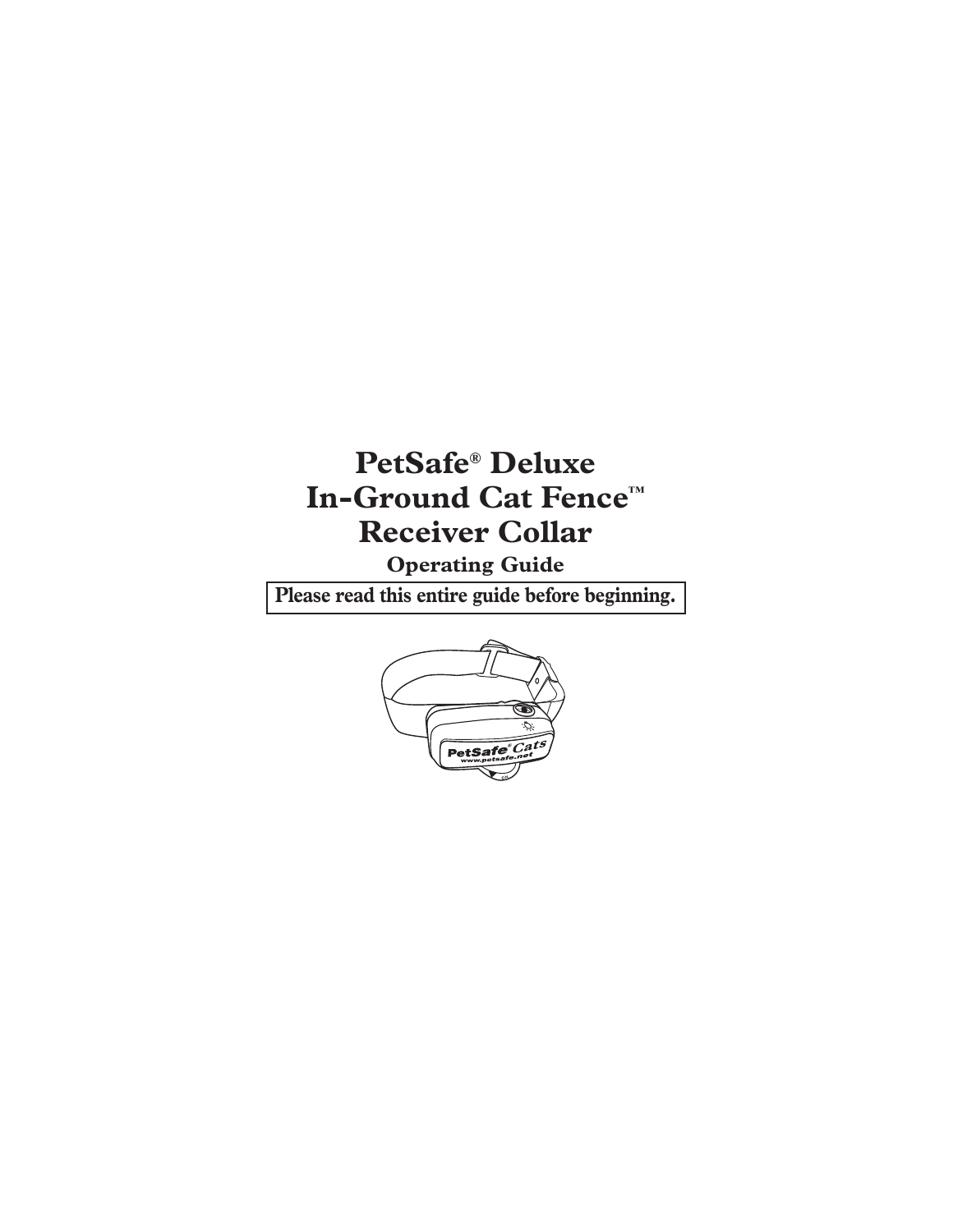Thank you for choosing PetSafe®, the best selling brand of electronic training solutions in the world. Our mission is to be the most trusted brand in the pet ownership experience. We want to ensure your pet's safety by providing you with the tools and techniques to successfully train your pet. If you have any questions, please contact the Customer Care Center at 1-800-732-2677 or visit our website at www.petsafe.net.

To get the most protection out of your limited warranty, please register your product within 90 days at www.petsafe.net. By registering, you will enjoy the product's full warranty and should you ever need to call the Customer Care Center, we will be able to help you faster. Additionally, you will not have to save your product receipt as registering serves as proof of purchase. Most importantly, PetSafe will never give or sell your valuable information to anyone.

### **How the System Works**

The PetSafe® Deluxe In-Ground Cat Fence™ has been proven safe, comfortable, and effective for cats over 6 lbs. and at least 6 months old. The system works by producing a radio signal from the Fence Transmitter through up to 4000 ft. of Boundary Wire. The Boundary Wire is buried or attached to a fixed object to enclose the Pet Area. You temporarily define this Pet Area with Boundary Flags for a visual aid in training your cat. Your cat wears a Receiver Collar with Contact Points that touch his neck and, once trained, is allowed to roam freely in the Pet Area. When your cat reaches the Warning Zone, the Receiver Collar gives a warning beep. If your cat continues into the Static Correction Zone, a safe Static Correction will be delivered through the Contact Points to get his attention until he returns to the Pet Area.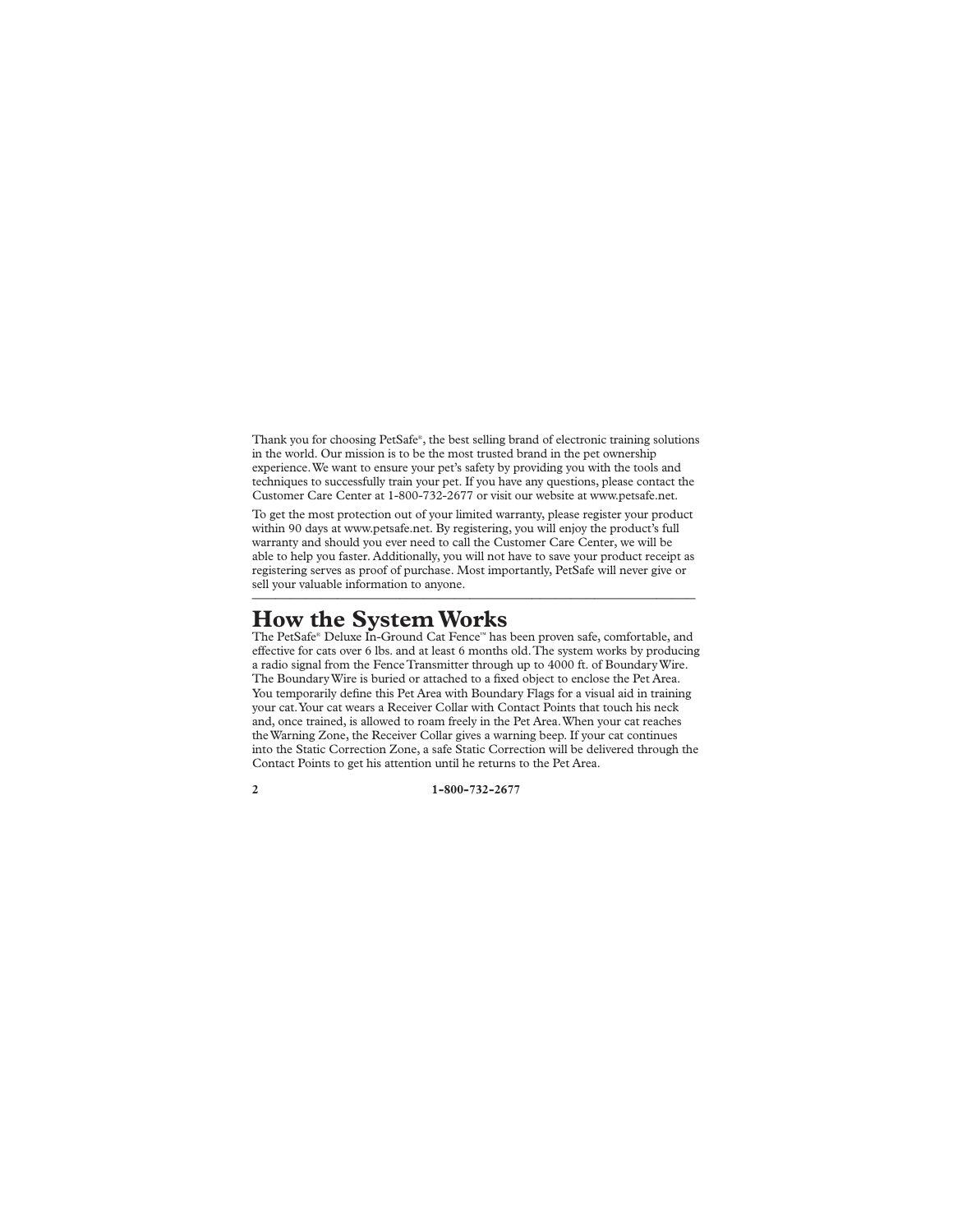### **Prepare the Receiver Collar**

#### **To Insert and Remove the Battery**

*Note: Do not install the battery while the Receiver Collar is on your pet.*

This Receiver Collar utilizes a replaceable PetSafe® battery (RFA-188). This unique battery is designed to make battery replacement easier and increase water protection.

To activate the collar, insert the battery module (**A**). Using the edge of the Test Light Tool as shown, turn the battery clockwise until the vertical line on the battery is pointed to the "ON" position (**B**). If the PetSafe Receiver Collar is not going to be used on the cat immediately, leave it in the "OFF" position.

To remove the battery, turn the battery counter-clockwise using the edge of the Test Light Tool as shown (**C, D**). DO NOT attempt to cut into or pry open the battery. Be sure to discard the used battery properly.

A replacement PetSafe battery can be found at many retailers. Contact the Customer Care Center at 1-800-732-2677 or visit our website at www.petsafe.net to locate a retailer near you.



 **www.petsafe.net 3**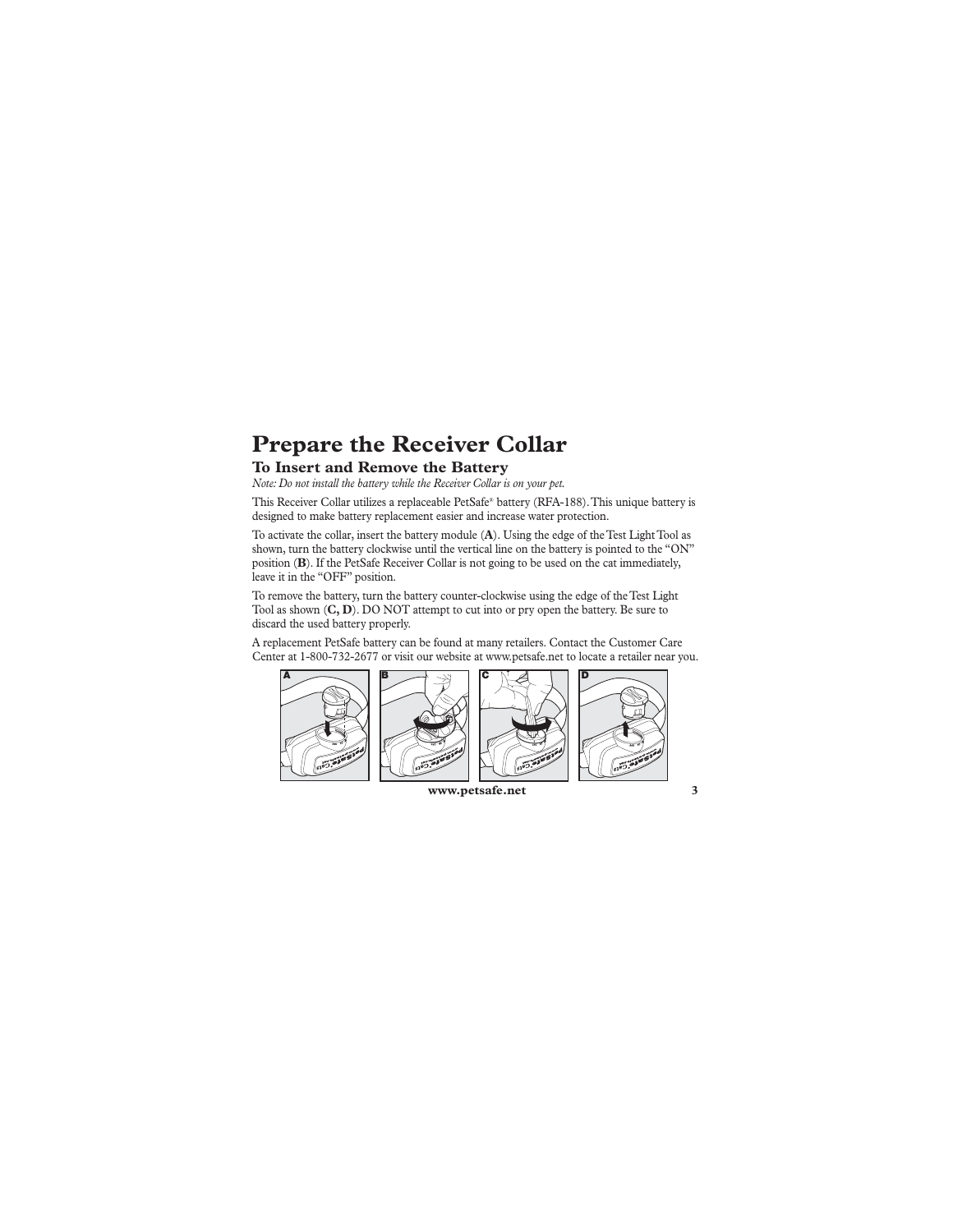#### **Two Color LED**

The two color LED indicator shows good or low battery. Good battery equals 1 flash every 60 seconds with Green LED. Low battery equals 3 flashes every 60 seconds with the Red LED. If there are no LED lights it is time to change the battery.

#### **To Set the Static Correction Level**

Read all steps before attempting to set the Static Correction Level.

- 1. With the battery installed, press the Correction Level Button and release when the Receiver Indicator Light lights red (**E**).
- 2. The Receiver Indicator Light will emit a number of red flashes representing the Static Correction Level (F).
- 3. Increase the Static Correction Level by pressing and releasing the Correction Level Button within 5 seconds of the previous flashes.

The Static Correction Levels increase from 1 to 5. Pushing the Correction Level Button while the Receiver Collar is on level 5 will cause the Receiver Collar to revert

to level 1. Refer to the Function and Response Table to choose the Static Correction level that best fits your pet. The Receiver Collar is equipped to automatically increase the level of Static Correction the longer your pet remains in the Static

Correction Zone, if the collar is set at level 2 or above.

The Receiver Indicator Light acts as a low battery indicator, flashing every 60 seconds when battery replacement is required.

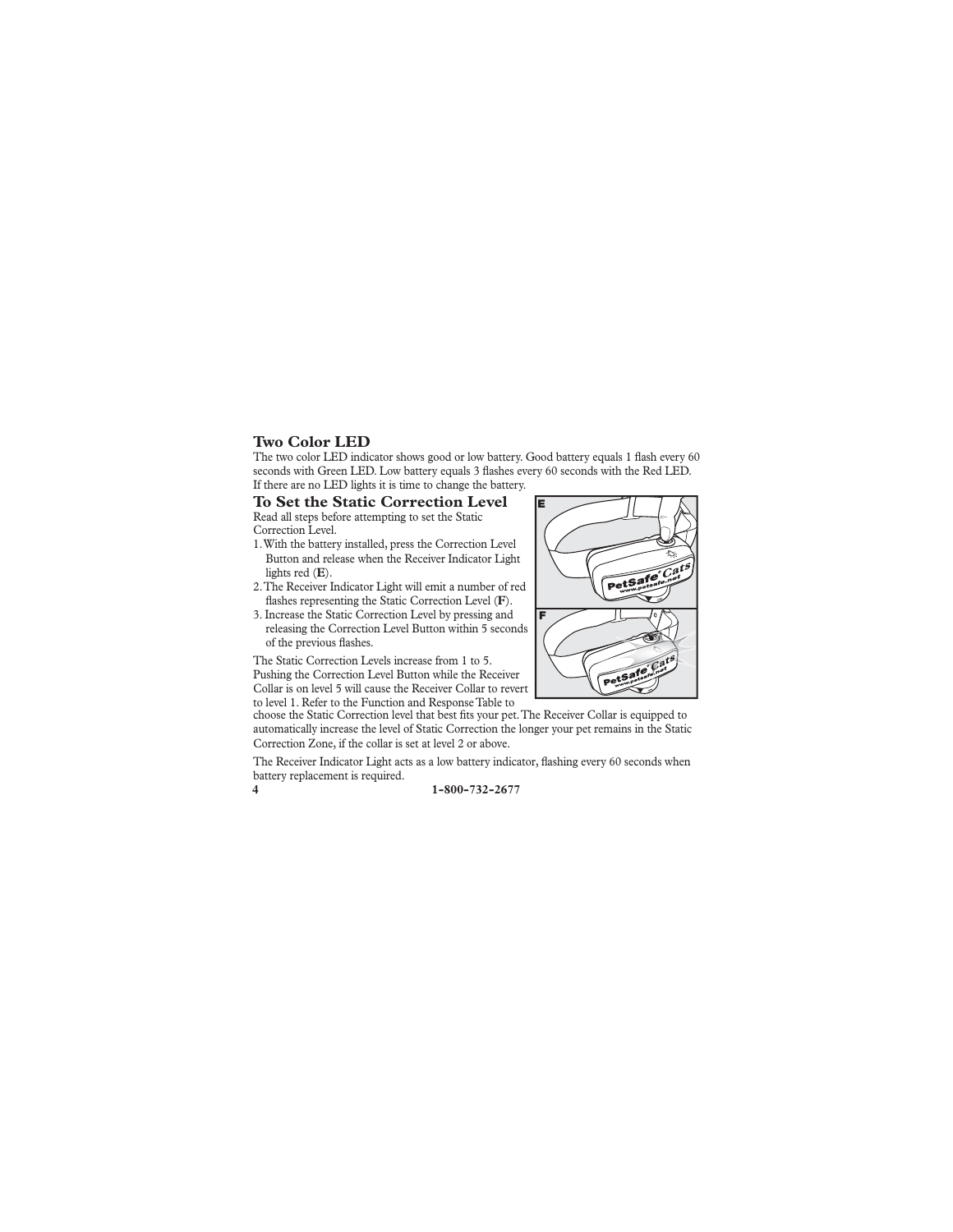| <b>Indicator Light</b><br><b>Response</b> | <b>Static</b><br><b>Correction Level</b> | <b>Receiver Collar</b><br><b>Function</b> | Temperament<br>of Pet     |
|-------------------------------------------|------------------------------------------|-------------------------------------------|---------------------------|
| 1 Red Flash                               |                                          | No Static Correction,<br>Tone Only        |                           |
| 2 Red Flashes                             | 2                                        | Low Static Correction                     | Timid                     |
| 3 Red Flashes                             | 3                                        | Medium Static<br>Correction               | Timid or<br>Average       |
| 4 Red Flashes                             | 4                                        | Medium High Static<br>Correction          | Average or High<br>Energy |
| 5 Red Flashes                             | 5                                        | <b>High Static Correction</b>             | <b>High Energy</b>        |
| Flashes 3 Red Flashes<br>every 60 seconds | Low Battery                              |                                           |                           |

# **Function and Response Table**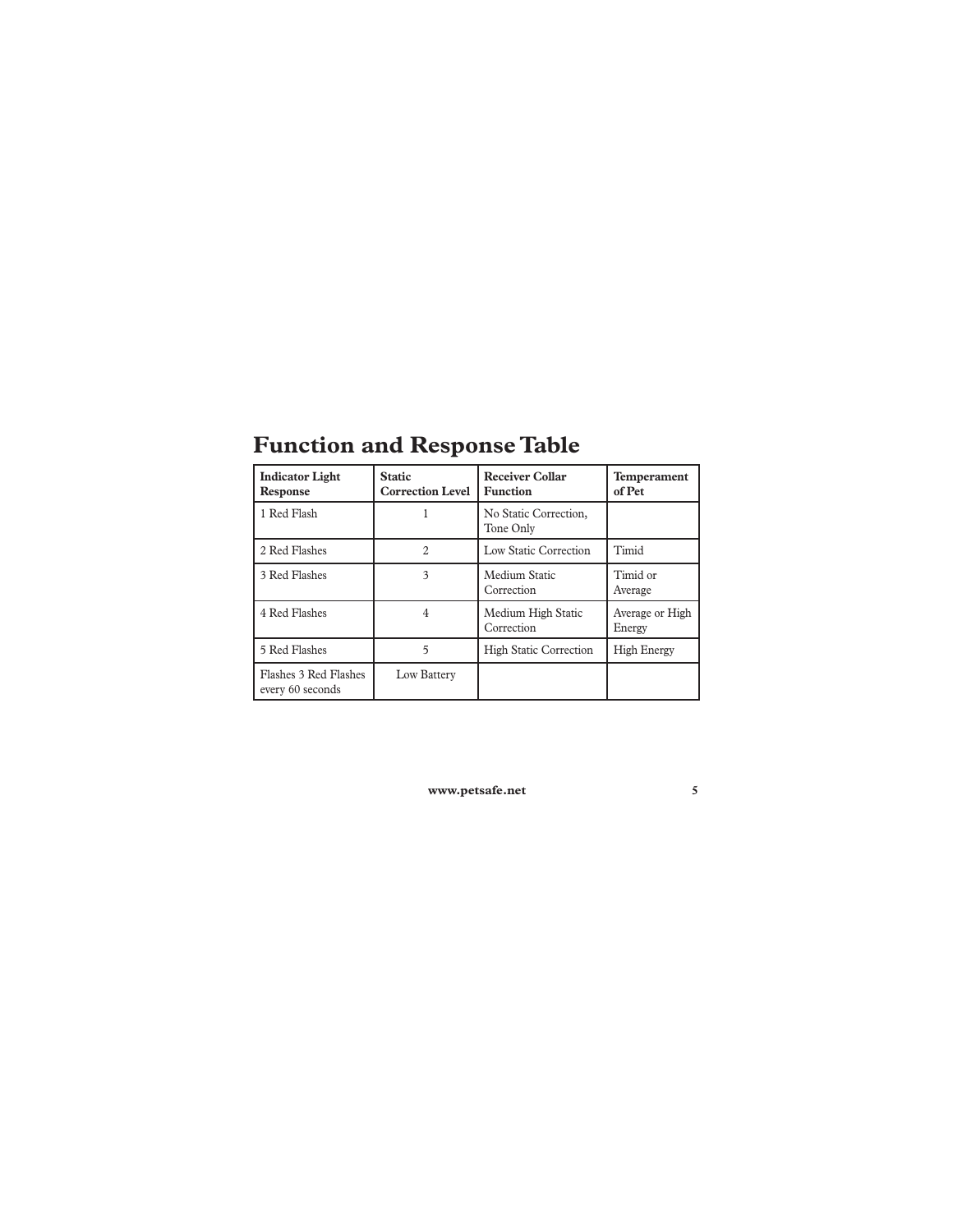### **Fit the Receiver Collar**

**Important: The proper fit and placement of your Receiver Collar is important for effective training. The Contact Points must have direct contact with your cat's skin on the underside of his neck.** 

- To assure a proper fit, please follow these steps:
- 1. Make sure that the batteries are not installed in the Receiver Collar.
- 2. Start with your cat standing comfortably (**G**).
- 3. Center the Contact Points underneath your cat's neck, touching the skin. *Note: It is sometimes necessary to trim the hair around the Contact Points to make sure that contact is consistent.*
- 4. Check the tightness of the Receiver Collar by inserting one finger between the end of a Contact Point and your cat's neck. The fit should be snug but not constricting (**H**).
- 5. Allow your cat to wear the collar for several minutes then recheck the fit. Check the fit again as your cat becomes more comfortable with the Receiver Collar.

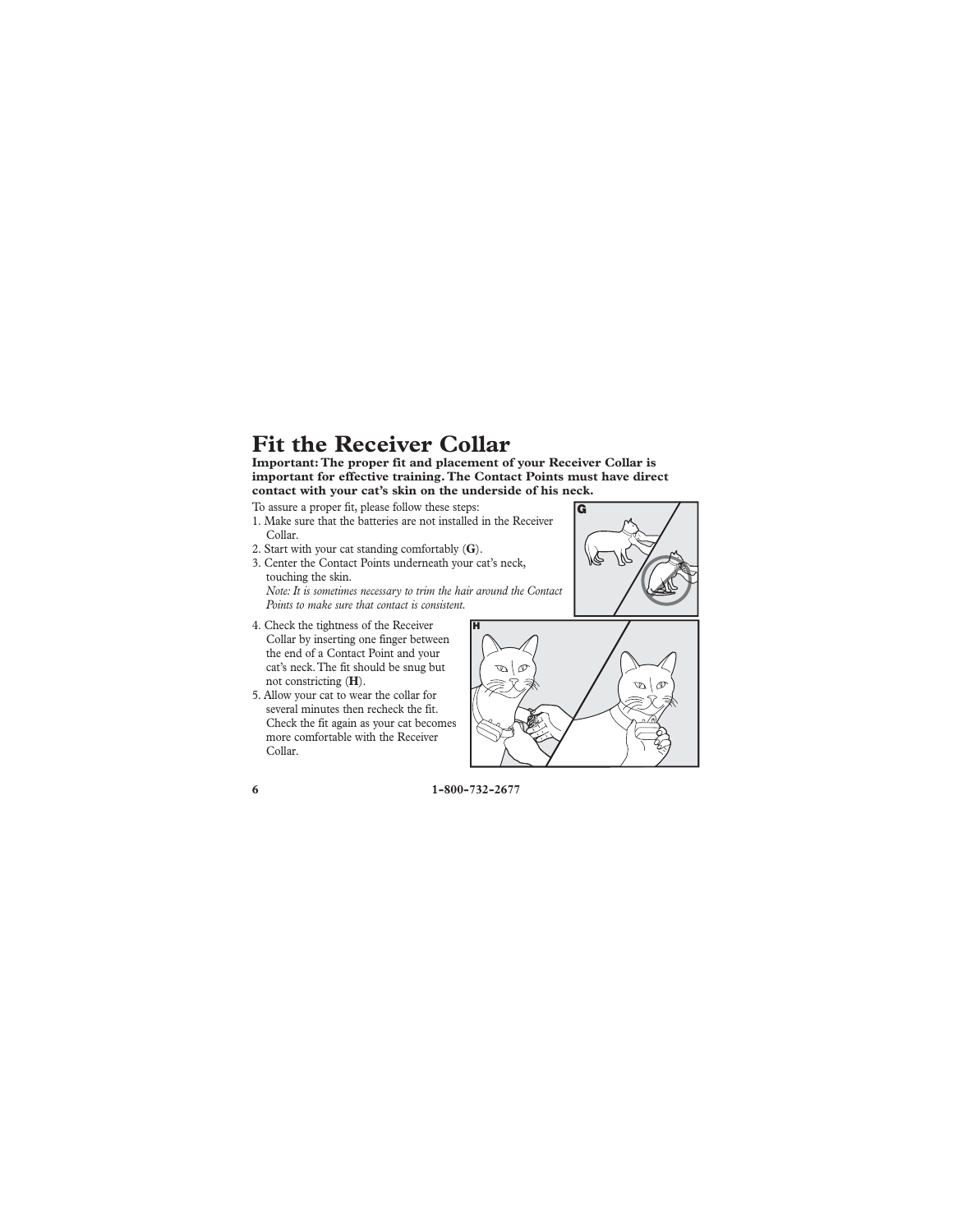6. Trim the collar as follows (**I**):

- a. Mark the desired length of the Receiver Collar with a pen. Allow for growth if your cat is young or grows a thick winter coat.
- b. Remove the Receiver Collar from your cat and cut off the excess.



c. Before placing the Receiver Collar back onto your cat, seal the edge of the cut collar by applying a flame along the frayed edge.

**Important: For comfort, safety and effectiveness of product, please ensure the following:**

- During the first 2 weeks of training, do not use the training device on your pet **without direct supervision.**
- Check the fit to prevent excessive pressure by being able to insert one finger **between the Contact Point and your pet's skin.**
- **Your pet must be carefully examined daily for any signs of a rash or sore.**
- **If a rash or sore is observed, discontinue the use of the Receiver Collar for a few days.**
- **If the condition persists beyond 48 hours, see your veterinarian.**
- **Your pet's neck and the Contact Points must be washed weekly with a wash cloth and mild hand soap, then rinsed thoroughly.**

**A condition called Pressure Necrosis, which is a devitalization of the skin due to excessive and prolonged contact against the Contact Points, may occur if the steps above are not followed.**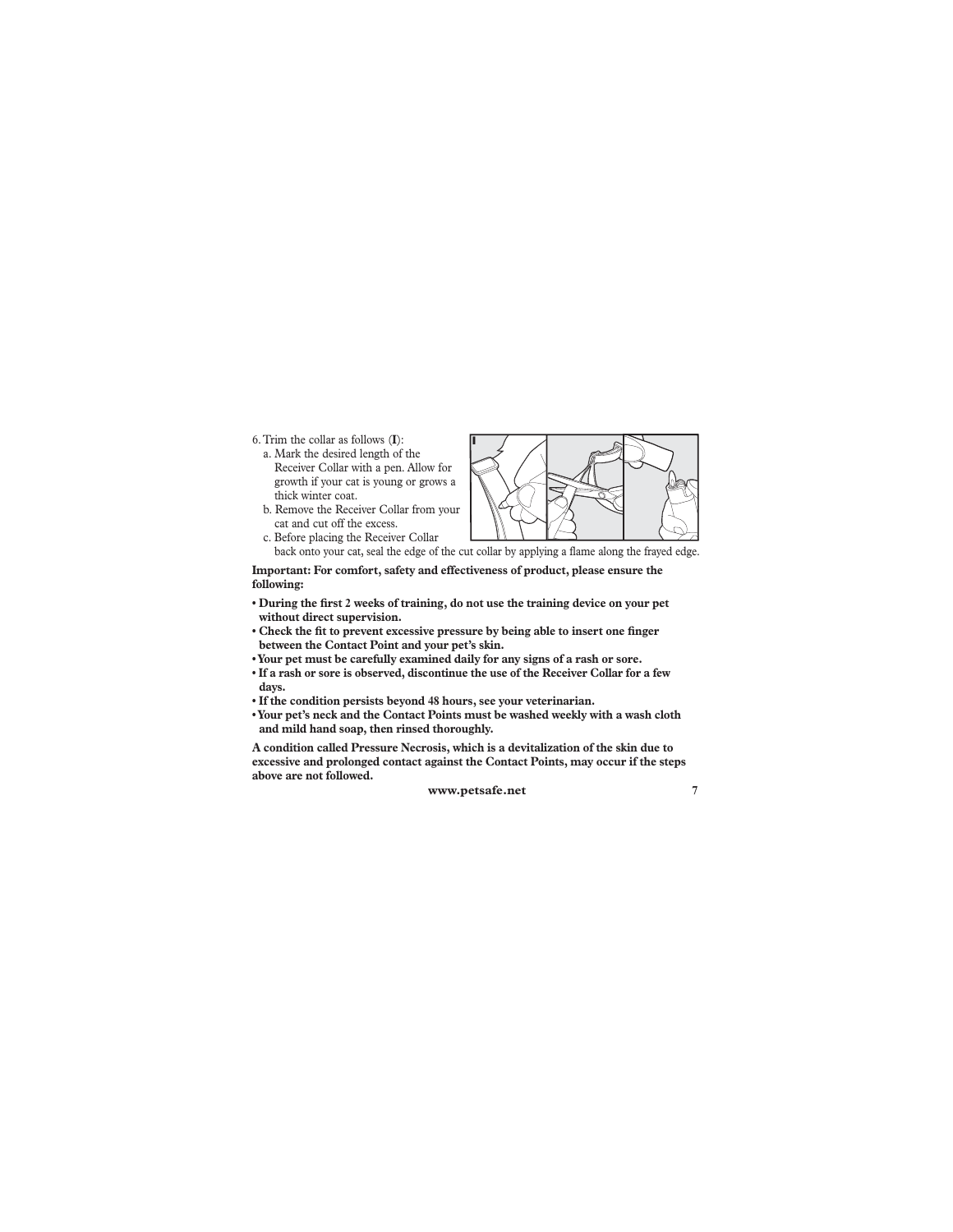### **To Re-Thread the Collar**



The slide buckle prevents the collar from becoming loose around your cat's neck.

If you need to take your cat out of the Pet Area, remove the Receiver Collar and leave it in the Pet Area.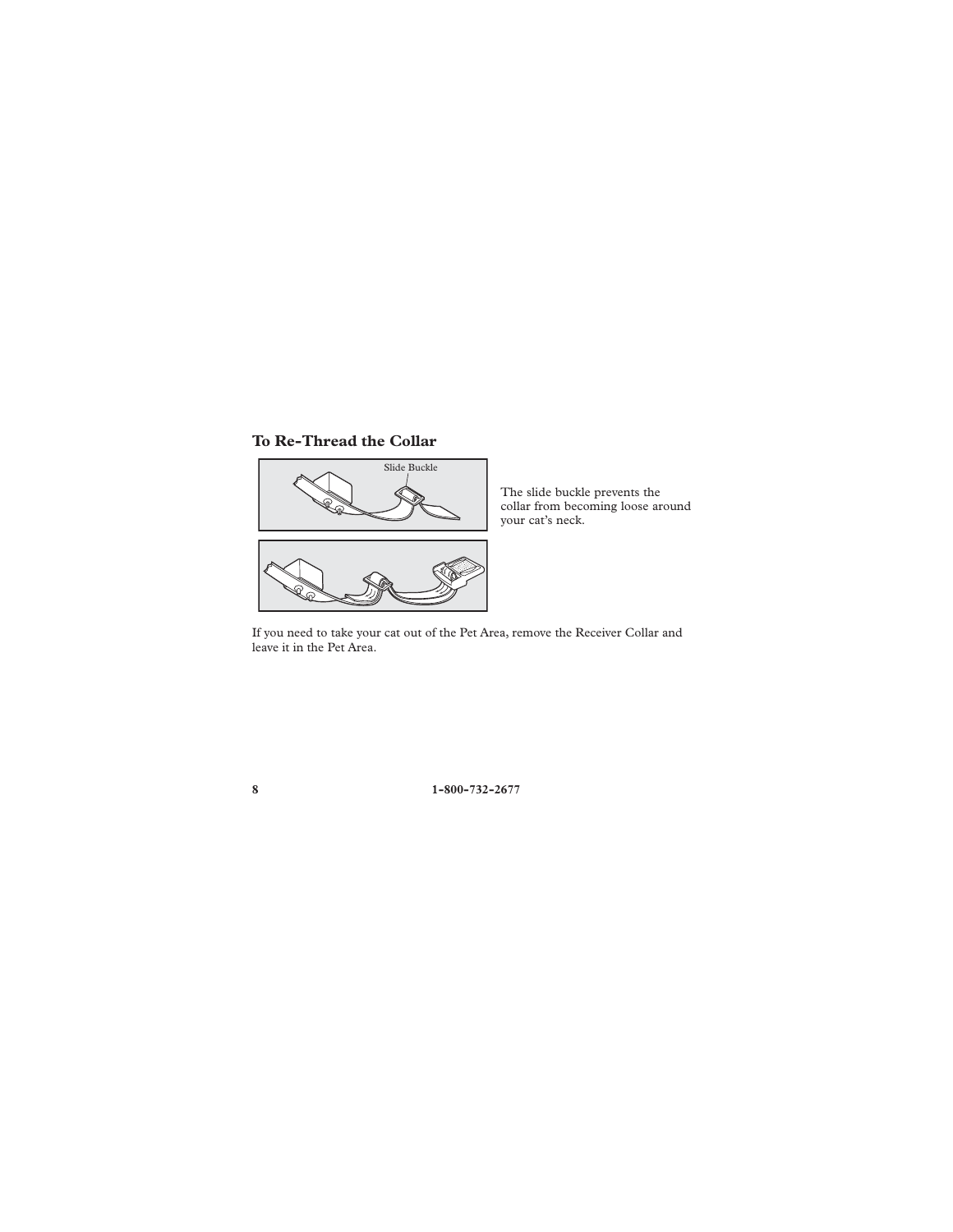### **Training Guide Cat Training Introduction**

*This training guide offers a choice of two training methods: On Lead Method and Supervised Tie Out Method. Both methods require close supervision of your cat throughout the training period. Carefully read both methods to determine which is right for you and your cat.*

### **Be Patient With Your Cat**

**Important: Proper training of your cat is essential to the success of the PetSafe® Deluxe In-Ground Cat Fence™. Read this section completely before beginning to train your cat. Remember that the PetSafe Deluxe In-Ground Cat Fence is not a solid barrier.**

- Training should be fair, firm and consistent.
- Train for 10 to 15 minutes at a time. Don't try to do too much too quickly. More-frequent short sessions are better than less-frequent longer sessions.
- If your cat shows signs of stress, slow down the training schedule and/or add additional days of training.
- Finish each training session with lots of praise and affection.
- Remove the Receiver Collar after each training session.
- Keep your cat on a harness attached to a lead during training sessions.
- Even if you think your cat is responding well to the training, complete the entire training. Reinforcement is important.
- Regularly check the fit of the Receiver Collar against your cat's skin.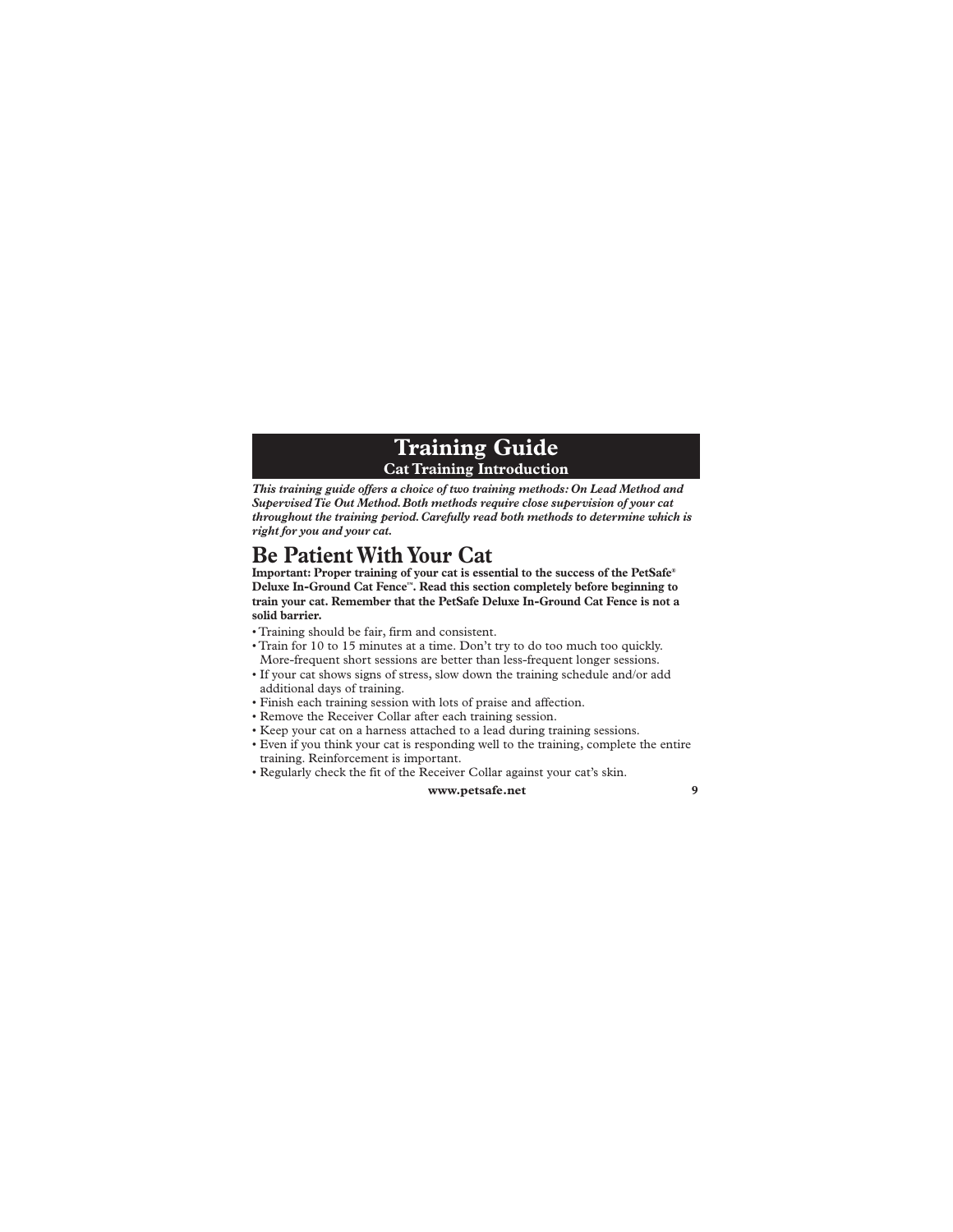### **Preparation**

Your goal is to train your cat to turn away from the Boundary Zone every time he hears the warning beep from the Receiver Collar.

During training, your cat must develop an understanding of the Boundary and that you require him to remain within it.

Cats are independent creatures. In order to gain the correct response, you must always work with a kind, calm and respectful manner. Gain your cat's trust and you will build a mutual respect which will ultimately lead to success.

It must be remembered that by their very nature cats are more agile and therefore more mobile than dogs. You must be very aware of your training environment. If it is possible for your cat to climb on a shed or up a tree, taking the Receiver Collar out of reach of the signal from the Boundary Wire, then it is possible that he could jump the Boundary without receiving a Static Correction.

The time scale for fully training your cat can range from one to two weeks. During the training period, you should be able to detect from your cat's response if it is time to move on to the next training phase.

## **Receiver Collar Familiarity**

**Goal:** To familiarize your cat with the Receiver Collar if he has not worn one before.

**Steps:**

**10 1-800-732-2677** 1. Fit the Receiver Collar as detailed on pages 6 and 7 of this guide, but without the battery inserted, so there is no chance of your cat receiving a correction at this early stage.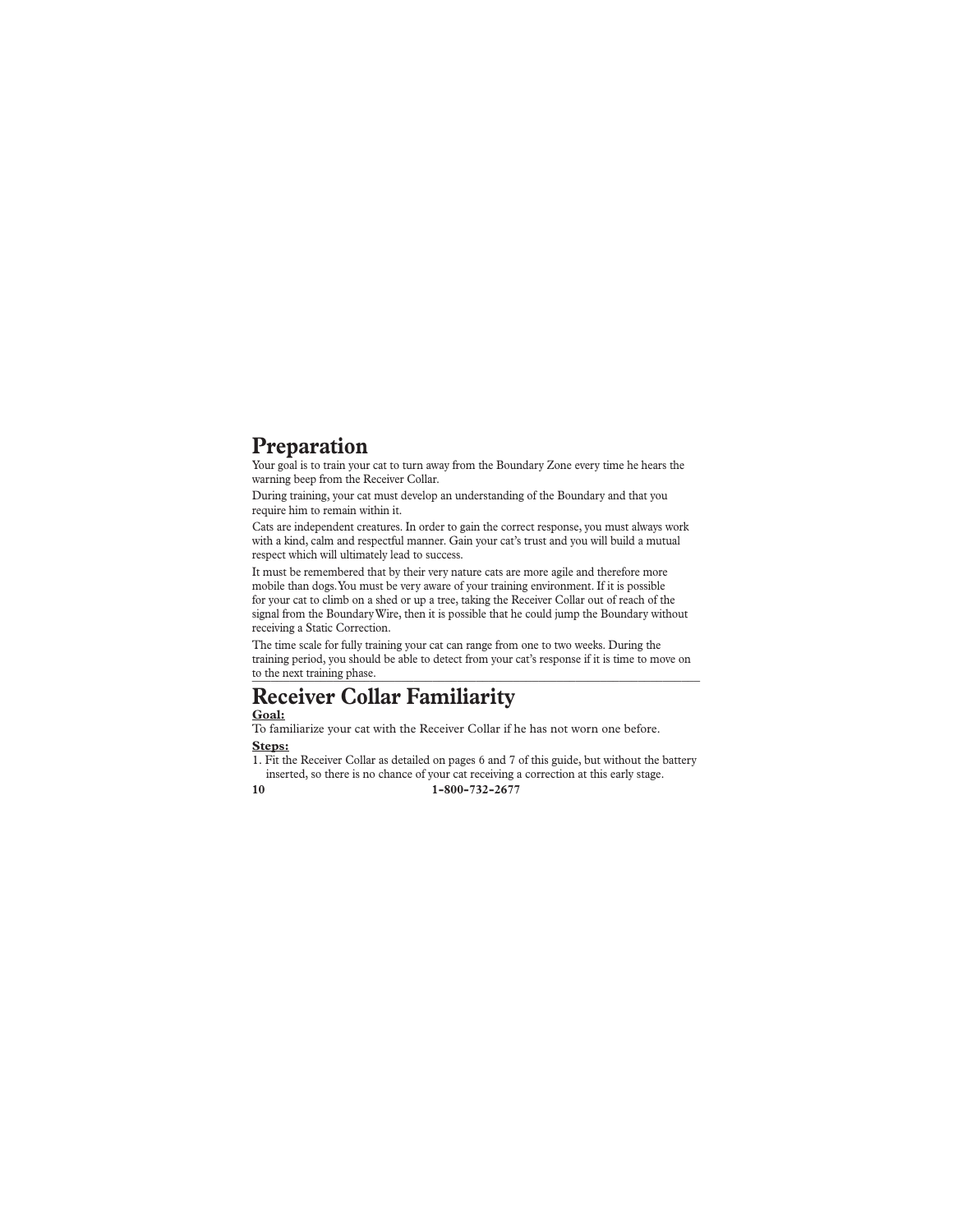- 2. Reward your cat for allowing you to put on the Receiver Collar and leave him for a short period of time (5 - 15 minutes). Gradually increase the time your cat spends wearing the Receiver Collar to an hour or more.
- 3. Your cat is ready to move on to Training when you observe him behaving normally (e.g., grooming, eating, sleeping, showing affection) while wearing the Receiver Collar.

### **Training Guide - On Lead Method**

### **Days 1 thru 2 – Boundary Awareness - Warning Zone**

Perform three or four training sessions per day, each lasting  $10 - 15$  minutes. **Important:** 

- **Your cat MUST stay in a harness for training, to allow for any unpredictable response. The harness also gives you control to guide your cat to a "place of safety" within the Pet Area once warned or corrected by the Receiver Collar.**
- **If your cat attempts to leave the Pet Area, make sure he does not get past the Boundary Flags. Never let the cat past the Boundary Flags with or without the Receiver Collar on. If your cat thinks he can pass the Boundary Flags, training will take longer.**

#### **Goal:**

To teach your cat to associate the beep with the position of the Warning Zone. **Steps:**

1. Set the Receiver Collar to Level 1 (tone only).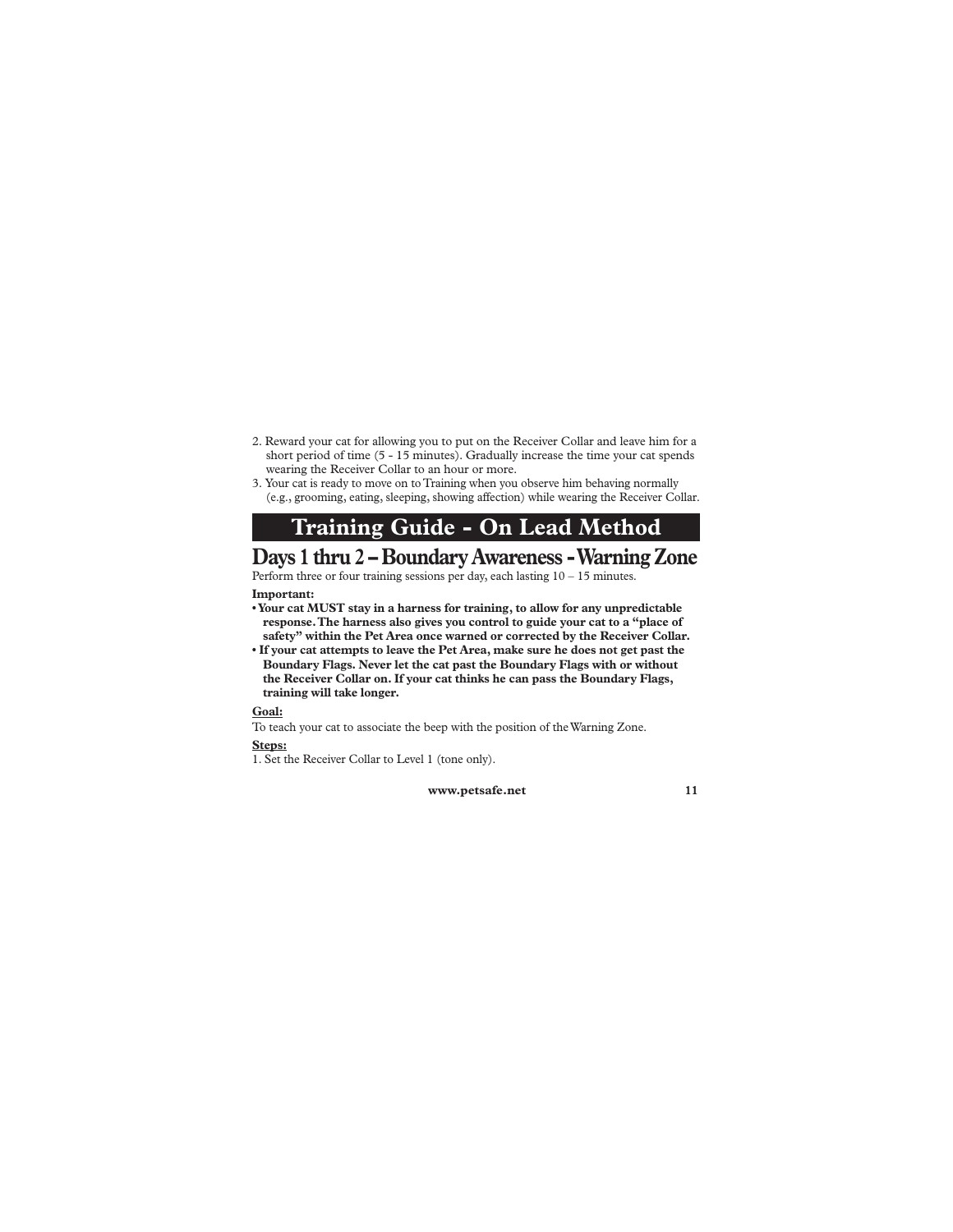- 2. Put the harness and lead on your cat. Lead him into the Pet Area and up to a chosen point by the Boundary Flags.
- 3. Holding the Receiver Collar near your cat's ears, lead him into the Warning Zone.
- 4. As the beep sounds, urgently say "run away, run away" while pulling your cat on the harness into the Pet Area. Praise and give affection to your cat.
- 5. Connect the response to the beep with the Boundary Flag response by carrying a spare Boundary Flag. Produce the Boundary Flag and wave it at the point the Receiver Collar starts to beep.
- 6. Repeat the process at several different Boundary Flags.
- 7. As you repeatedly lead your cat to the Boundary Flags and the warning beep sounds, you should notice some reluctance from him, and he should try to move away.

### **Days 3 thru 7 - Boundary Awareness - Static Correction Zone**

Perform three or four training sessions per day, each lasting 10 – 15 minutes. **Important:** 

- **Your cat MUST stay in a harness for training, to allow for any unpredictable response. The harness also gives you control to guide your cat to a "place of safety" within the Pet Area once warned or corrected by the Receiver Collar.**
- **If your cat attempts to leave the Pet Area, make sure he does not get past the Boundary Flags. Never let the cat past the Boundary Flags with or without the Receiver Collar on. If your cat thinks he can pass the Boundary Flags, training will take longer.**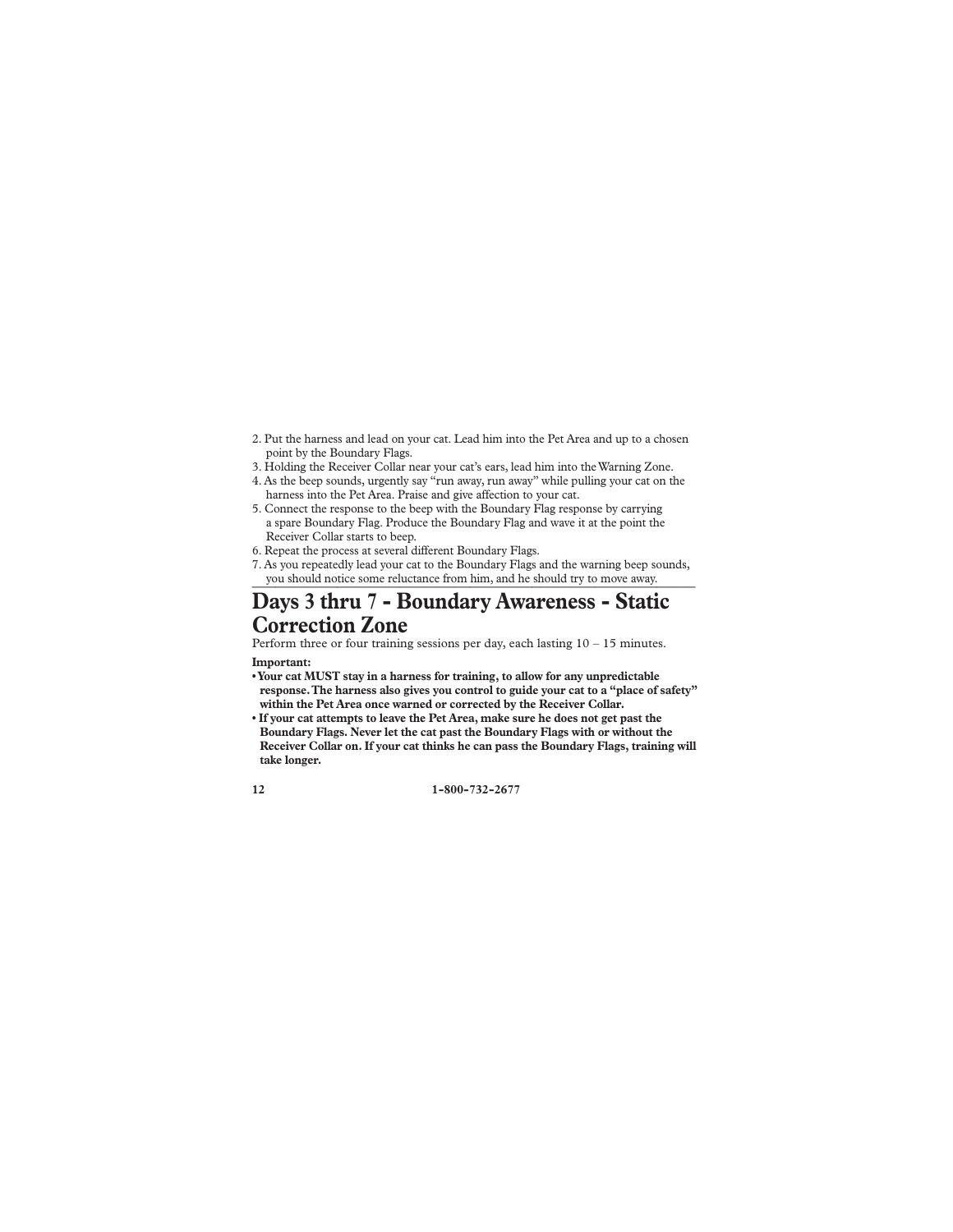#### **Goal:**

To teach your cat to associate the Static Correction with the position of the Static Correction Zone.

#### **Steps:**

1. Set the Receiver Collar to Level 2 – the lowest Static Correction level.

2. Fit the Receiver Collar as detailed on pages 6 and 7 of this guide.

- 3. Lead your cat to the Boundary Flags, but let him move through the Warning Zone to receive the small Static Correction.
	- *Note: You may need to remove every other fl ag at this stage to encourage your cat to approach the Static Correction Zone.*
- 4. When your cat is corrected, urgently say "run away, run away" while pulling him into the Pet Area where the beep will stop. Praise and give affection to your cat.
- 5. If your cat ignores the Static Correction, first check the Receiver Collar fit to ensure good contact with the skin and try again. If he still ignores the correction, try gradually increasing the Correction Level as detailed on pages 4 and 5 of this manual until he reacts.
- 6. This should complete the association with the need to move away from the Boundary. If your cat has responded well to the previous steps, it should not be necessary to purposefully make your cat experience a Static Correction more than once or twice.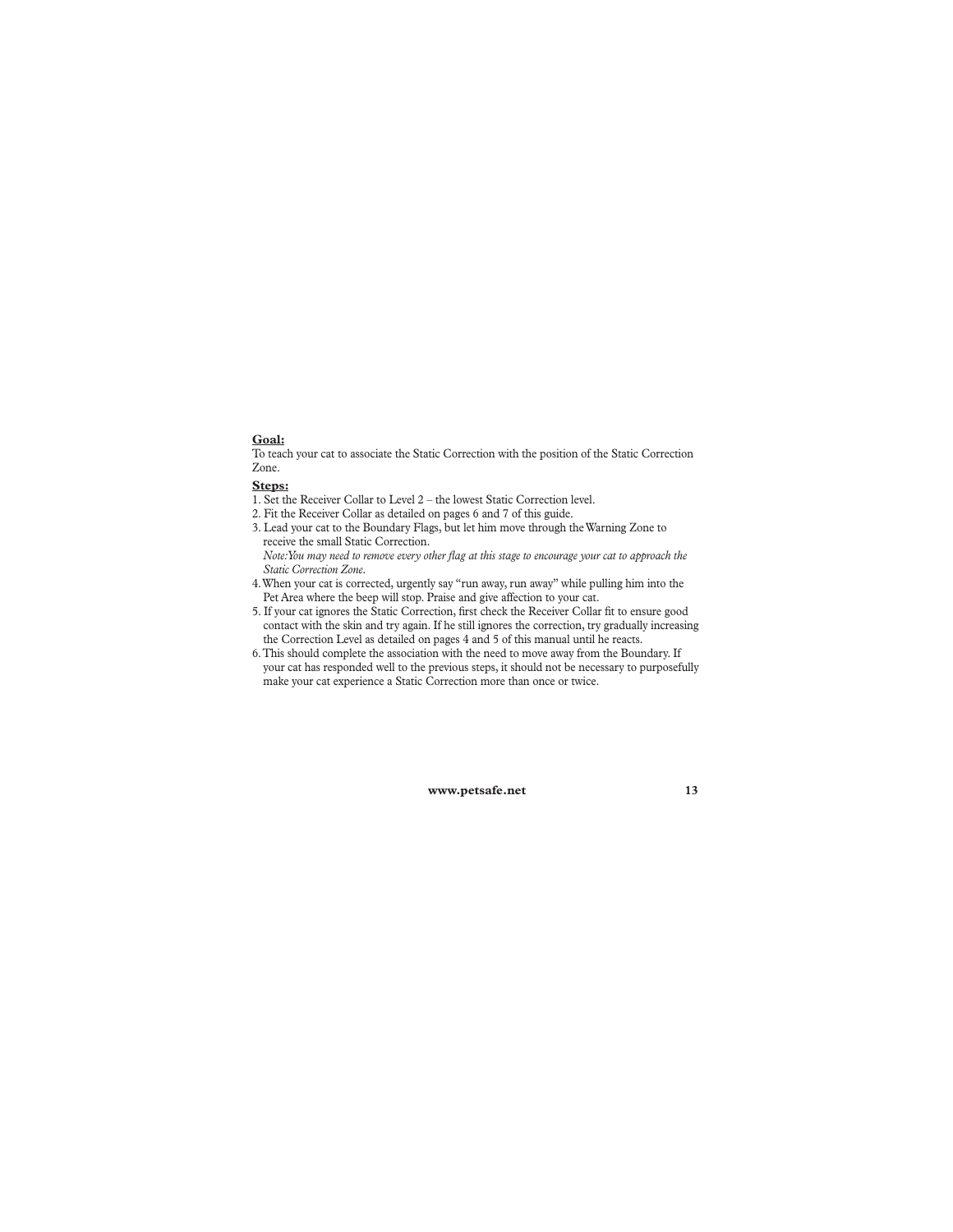### **Days 8 thru 14 – Unleashed Observation**

Training sessions should start at  $10 - 15$  minutes, gradually increasing to one hour and more. Your cat is ready for this phase only when he normally avoids the Boundary Flag line. During this phase, watch your cat carefully.

#### **Goal:**

To give your cat free run of the Pet Area.

#### **Steps:**

1. Fit the Receiver Collar as detailed in on pages 6 and 7 of this guide.

2. Allow your cat freedom in your property while you act as a minder.

3. Observe your cat as he approaches the Boundary and receives warning beeps and Static Corrections on his own. If he responds by turning away from the Boundary and is not distressed, your cat is ready to move on to the final phase.

### **Days 15 thru 30 – Extended Observation**

For the first few weeks after training, check on your cat regularly, to ensure that all is well. Gradually reduce your checking until both of you have total freedom.

After you are satisfied your cat's training is complete, remove every other Boundary Flag every 4 days until all flags are removed. Save Boundary Flags for future use.

If you need to take your cat out of the Pet Area, remove the Receiver Collar and leave it in the Pet Area.

**Congratulations! You have now successfully completed the training program.**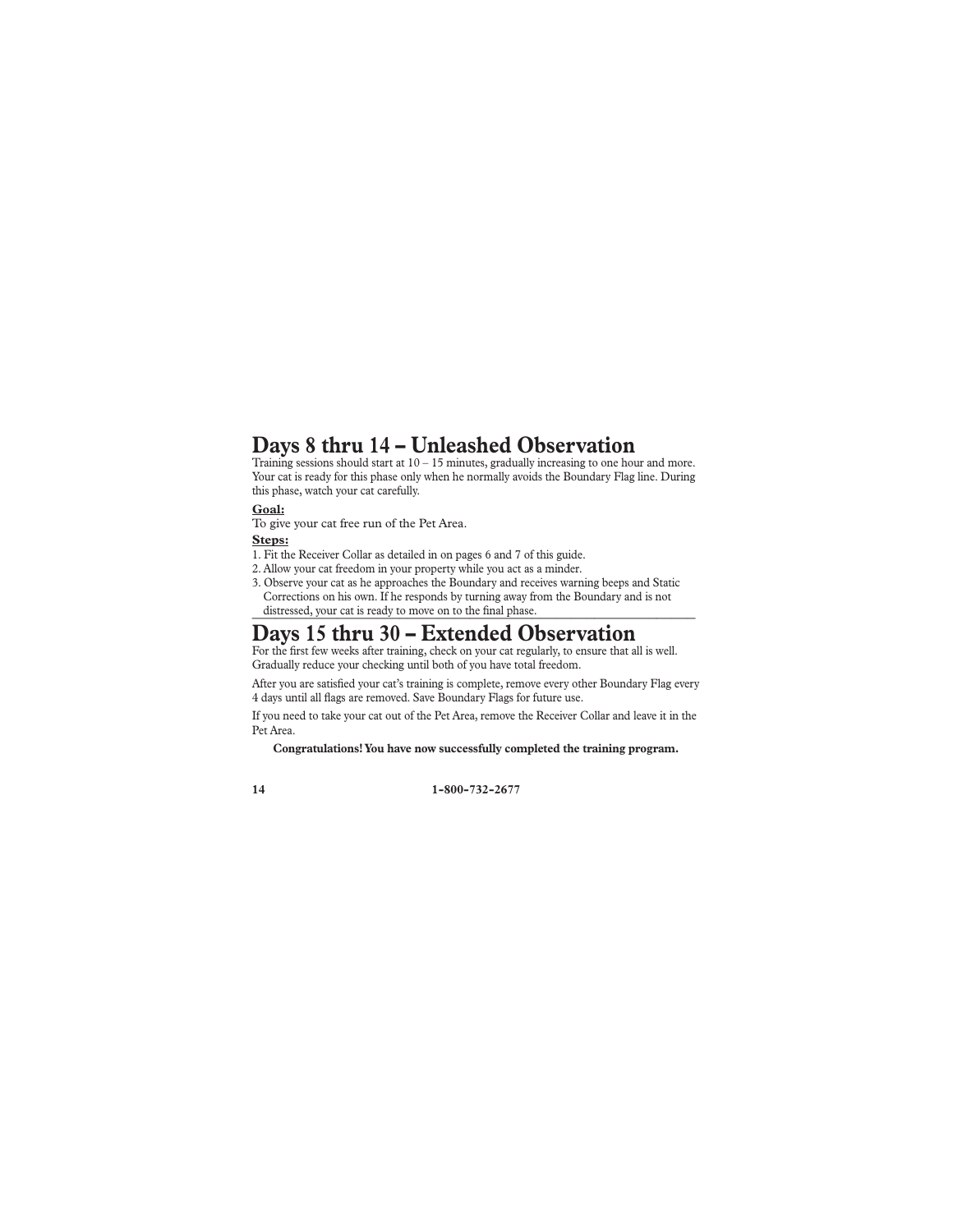### **Training Guide - Supervised Tie Out Method**

#### **Goal:**

To train your cat to turn towards home every time he hears the warning beep from the Receiver Collar. Training should take about one week.

#### **Setup:**

- 1. When training a cat, use a harness for attaching the tie-out.
- 2. Set the Receiver Collar to Correction Level 2 or 3 depending on the size and temperament of your cat. The higher the Correction Level, the stronger the Static Correction.
- 3. Cats must wear Receiver Collars much tighter than standard collars. Both Contact Points must touch the skin.
- 4. Purchase a 15' to 20' yard tie-out from any pet store.

#### **Steps:**

- 1. Insert the yard anchor in the ground so the end of the tie-out reaches 1 to 2 feet past the Warning Zone.
- 2. To ensure your cat's well being, be sure there is shade and fresh water within the radius of the tie-out.
- 3. Attach your cat's harness to the tie-out.
- 4. Leave your cat in the tie-out area for 4 to 6 hours. Supervision is required for your cat's safety. Your supervision will monitor whether your cat has received a correction and whether your cat is learning the system.
- 5. Move the tie-out to different areas of the Boundary.
- 6. Continue the training for 3 days. During this period, your cat will learn to recognize the warning beep and to avoid the Static Correction Zone.

Supervise your pet in the yard for several weeks.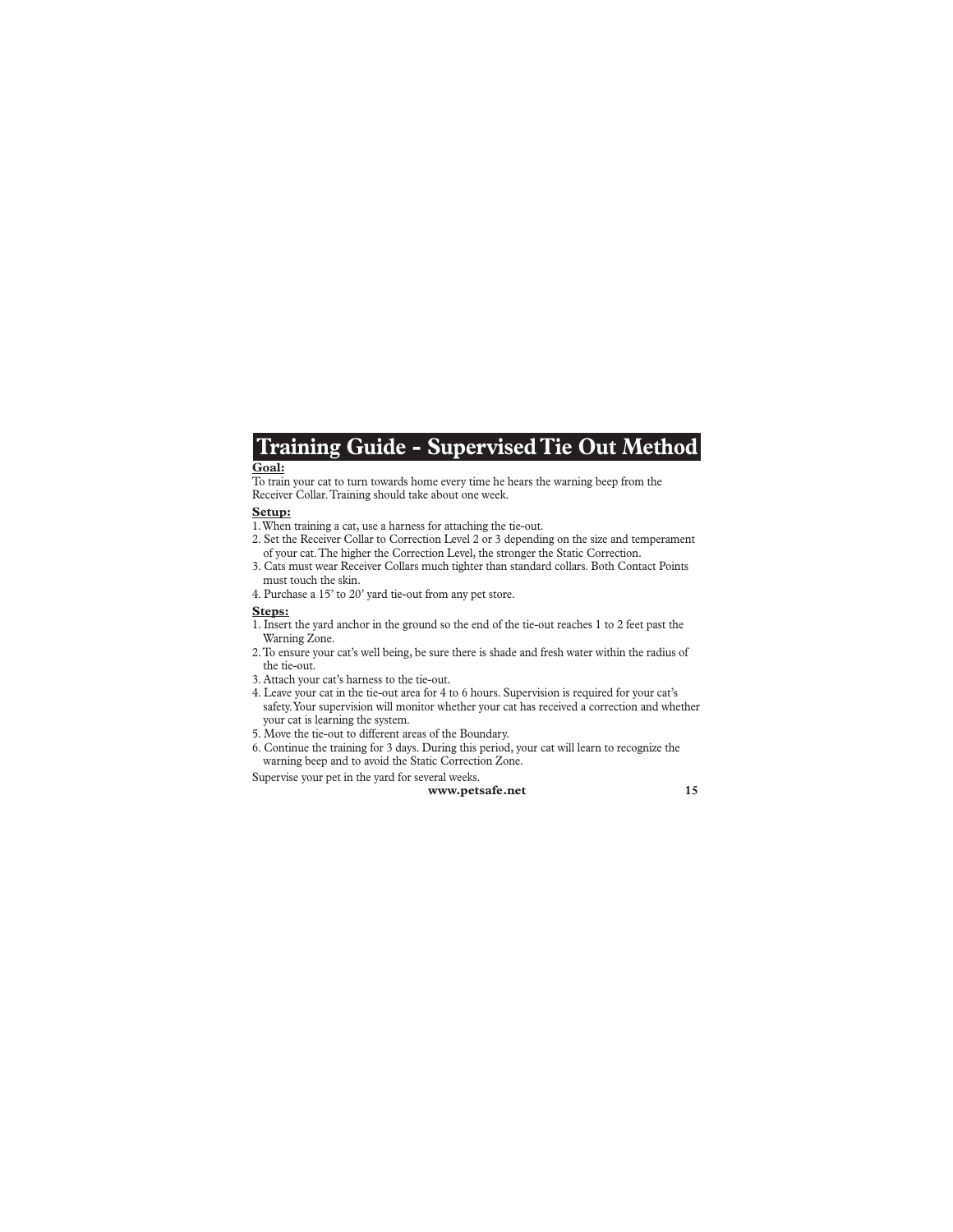Leave the Boundary Flags in place for 3 weeks after your cat is trained. Then remove every other Boundary Flag every 4 days until they are all gone. Keep the Boundary Flags for future use. Regularly check the Receiver Collar and the fit against your cat's skin.

### **Accessories**

To purchase additional accessories for your PetSafe® Deluxe In-Ground Cat Fence™, contact the Customer Care Center at 1-800-732-2677. Some of the accessories may also be purchased at a retail store. Visit www.petsafe.net to find a retailer near you.

| <b>Component</b>                         | <b>Part Number</b> |
|------------------------------------------|--------------------|
| Battery                                  | <b>RFA-188</b>     |
| Power Adapter for the Fence Transmitter* | 300-006            |
| Installation and Training DVD*           | <b>RFA-255</b>     |
| Replacement Collar <sup>*</sup>          | <b>RFA-254</b>     |
| Additional Receiver Collar               | PIG00-11006        |
| Additional Boundary Wire*                | RFA-1              |
| Additional Boundary Flags*               | $RFA-2$            |
| Wire & Flag Accessory Kit                | <b>PRFA-500</b>    |
| Fence Transmitter*                       | <b>RFA-125</b>     |
| Lightning Protection Kit*                | LP-4100-1          |
| Wire Break Locator*                      | $RFA-50$           |

\* Only available through the Customer Care Center.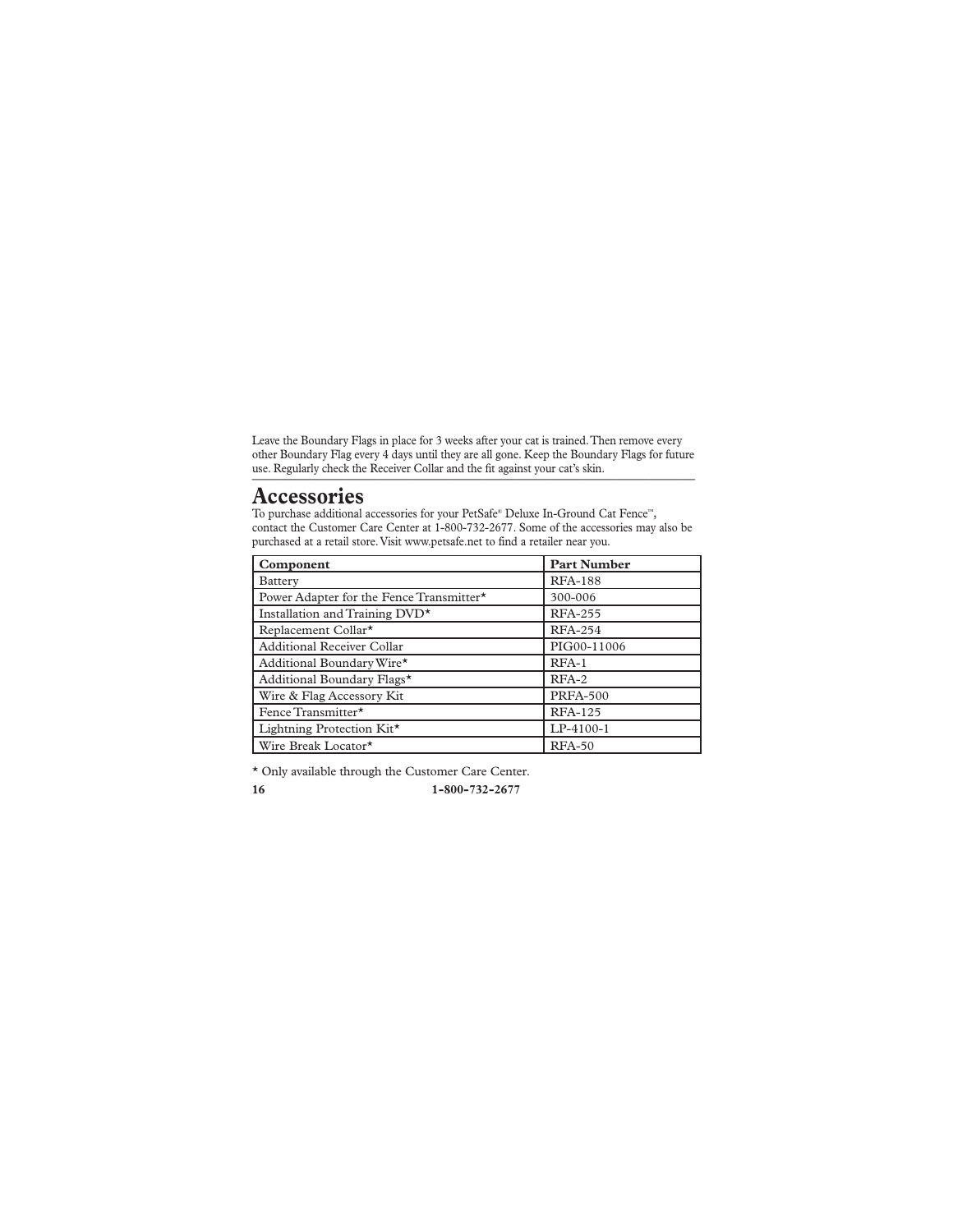| Troubleshooting                                                                                        |                                                                                                                                                                                                                                                                                                                                                                                                                                           |  |
|--------------------------------------------------------------------------------------------------------|-------------------------------------------------------------------------------------------------------------------------------------------------------------------------------------------------------------------------------------------------------------------------------------------------------------------------------------------------------------------------------------------------------------------------------------------|--|
| Receiver Collar is not<br>beeping or correcting.                                                       | • Check battery to make sure it is installed properly.<br>• Check that both lights are lit on the Fence Transmitter. If<br>not, perform the "Short Loop Test."                                                                                                                                                                                                                                                                            |  |
| The Receiver Collar is<br>beeping, but my cat is<br>not responding to the<br><b>Static Correction.</b> | • Make sure that Static Correction Level is at 2 or above.<br>• Test the Receiver Collar with the Test Light.<br>• If the Test Light flashes, check the fit of the Receiver Collar.<br>• Trim your cat's fur where the Contact Points touch the<br>neck.<br>• Increase the Static Correction Level.<br>• Repeat training steps to reinforce training.                                                                                     |  |
| <b>The Receiver Collar</b><br>has to be held on top of<br>the Boundary Wire to<br>activate.            | • Replace battery.<br>• Adjust Boundary Width Control knob clockwise to increase<br>the distance from the Boundary Wire that the Receiver<br>Collar activates. You can also adjust the Boundary Control<br>Switch to another setting.<br>• If using a Double Loop, make sure Boundary Wires are<br>separated 3 to 5 feet.<br>• If the Receiver Collar still has to be held on top of the<br>Boundary Wire, perform the "Short Loop Test." |  |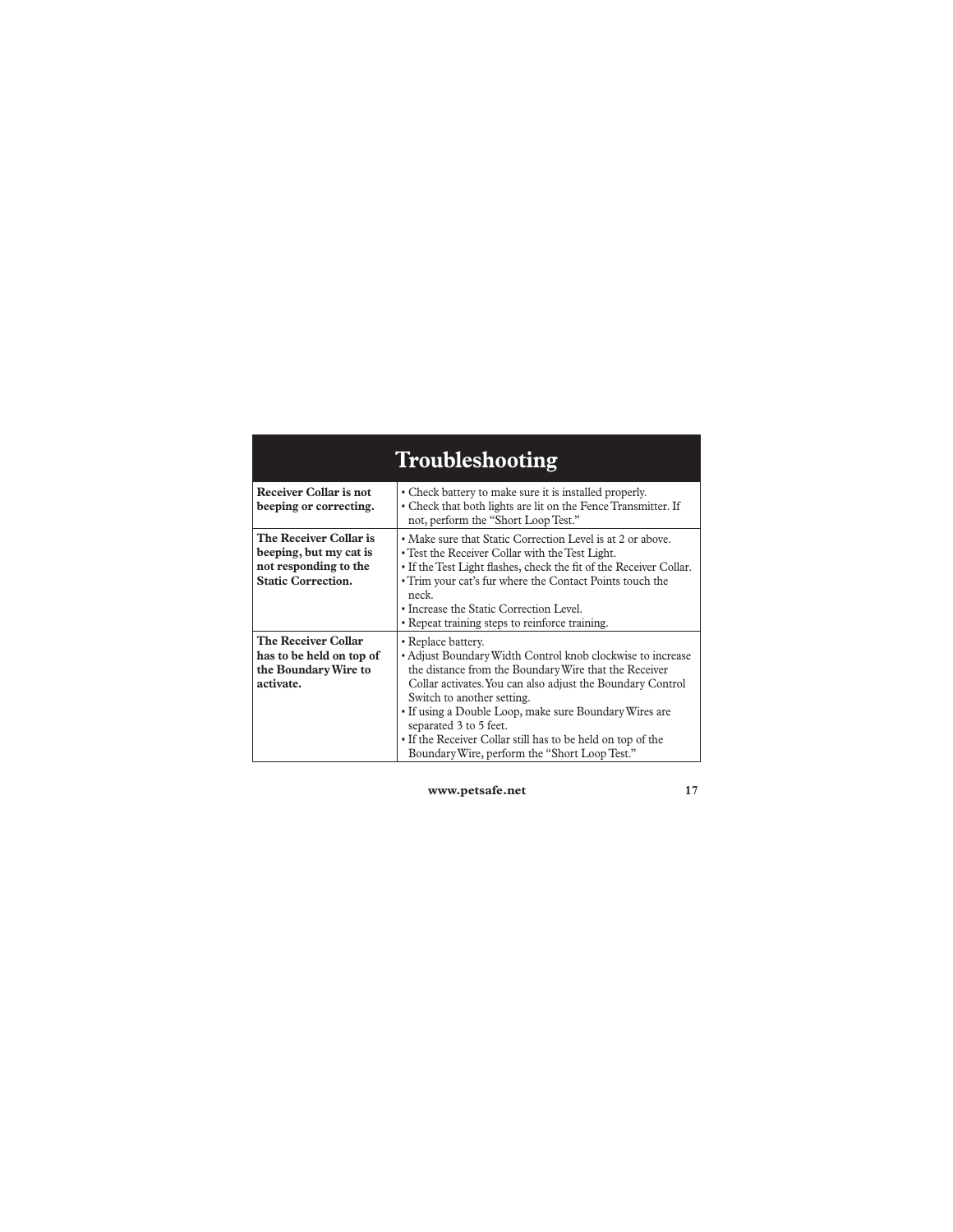# **Test Light Instructions** 1. Set the Correction Level to 2 or above.

2. Hold the Test Light Contacts to the Contact Points.

3. Walk toward the Boundary Wire holding the Receiver Collar at your pet's neck level until the Test Light flashes.

*Note: If the Test Light does not flash, install a new battery and re-test. If Test Light still does not flash, contact the Customer Care Center at 1-800-732-2677.*

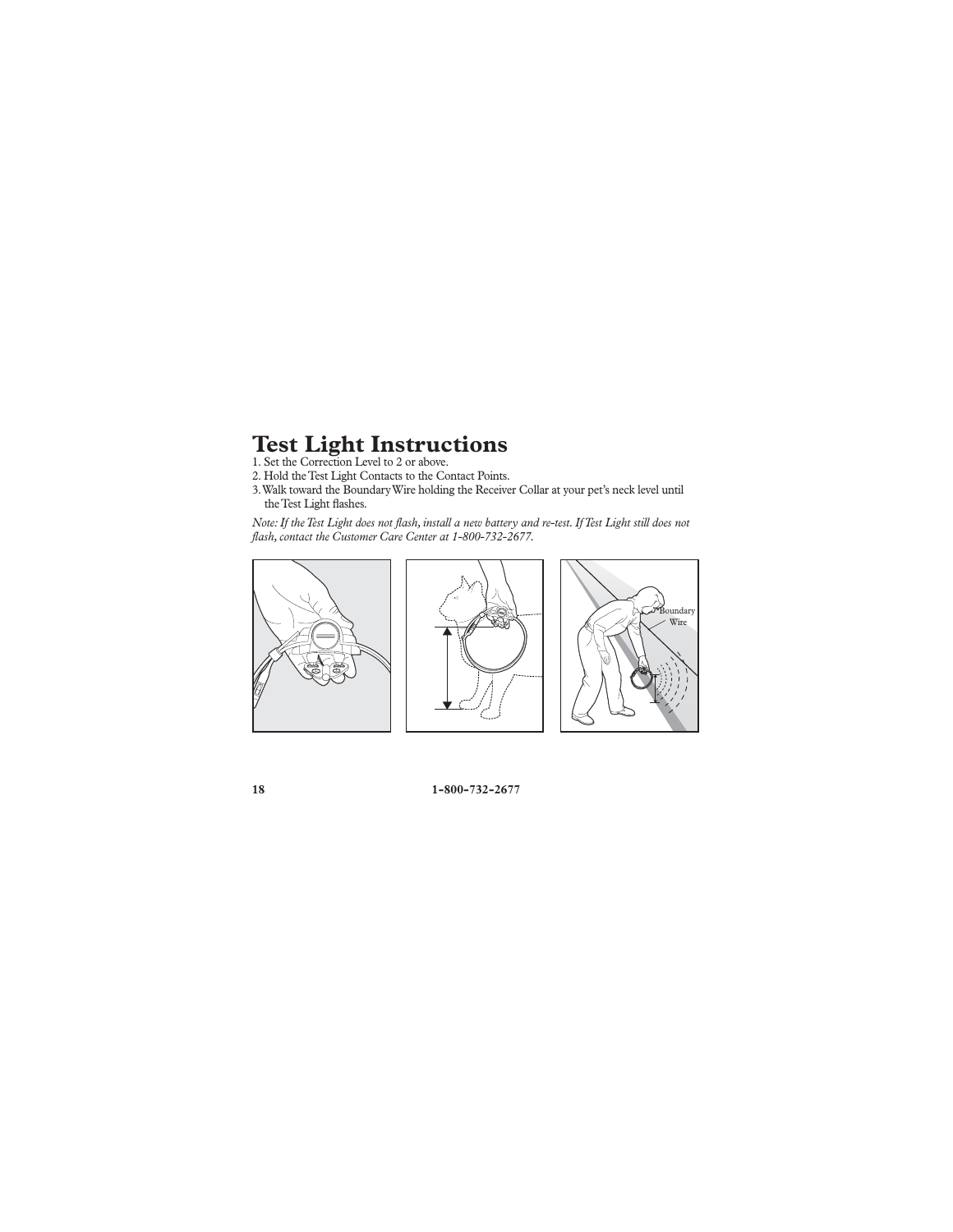### **Short Loop Test**

The Short Loop Test is a simple test to determine if each component (Fence Transmitter, Receiver Collar and Boundary Wire) is functioning properly.

- 1. Disconnect the Boundary Wire and Ground Wire.
- 2. Cut approximately 10 feet of unused Boundary Wire and connect it to the Boundary Wire Terminals.
- 3. Spread the Boundary Wire out into a circle. Set the Boundary Control Switch to B.
- 4. Set the Boundary Width Control knob to 10 and the Static Correction Level to 2 or above.
- 5. If the Loop Indicator Light is not lit, then your Fence Transmitter is not functioning properly. Contact the Customer Care Center at 1-800-732-2677.
- 6. If the Loop Indicator Light is lit, disconnect one end of the Boundary Wire from the Boundary Wire Terminal.
- 7. If the loop alarm does not sound, the Fence Transmitter needs to be replaced. Contact the Customer Care Center at 1-800-732-2677.
- 8. If the loop alarm does sound, plug the Boundary Wire back into the Boundary Wire Terminal.
- 9. Hold the Receiver Collar next to the 10 foot length of Boundary Wire. The Receiver Collar should beep about 1 foot away from the Boundary Wire.
- 10. Hold the Test Light contacts to the Contact Points. The Test Light should flash when you hold the Receiver Collar close to the Boundary Wire.
- 11. If Receiver Collar does not beep and the Test Light does not flash, replace the battery in the Receiver Collar. If it still does not beep and the Test Light does not flash, contact the Customer Care Center at 1-800-732-2677.
- 12. If the Receiver Collar beeps, there may be a complete or partial break in the Boundary Wire.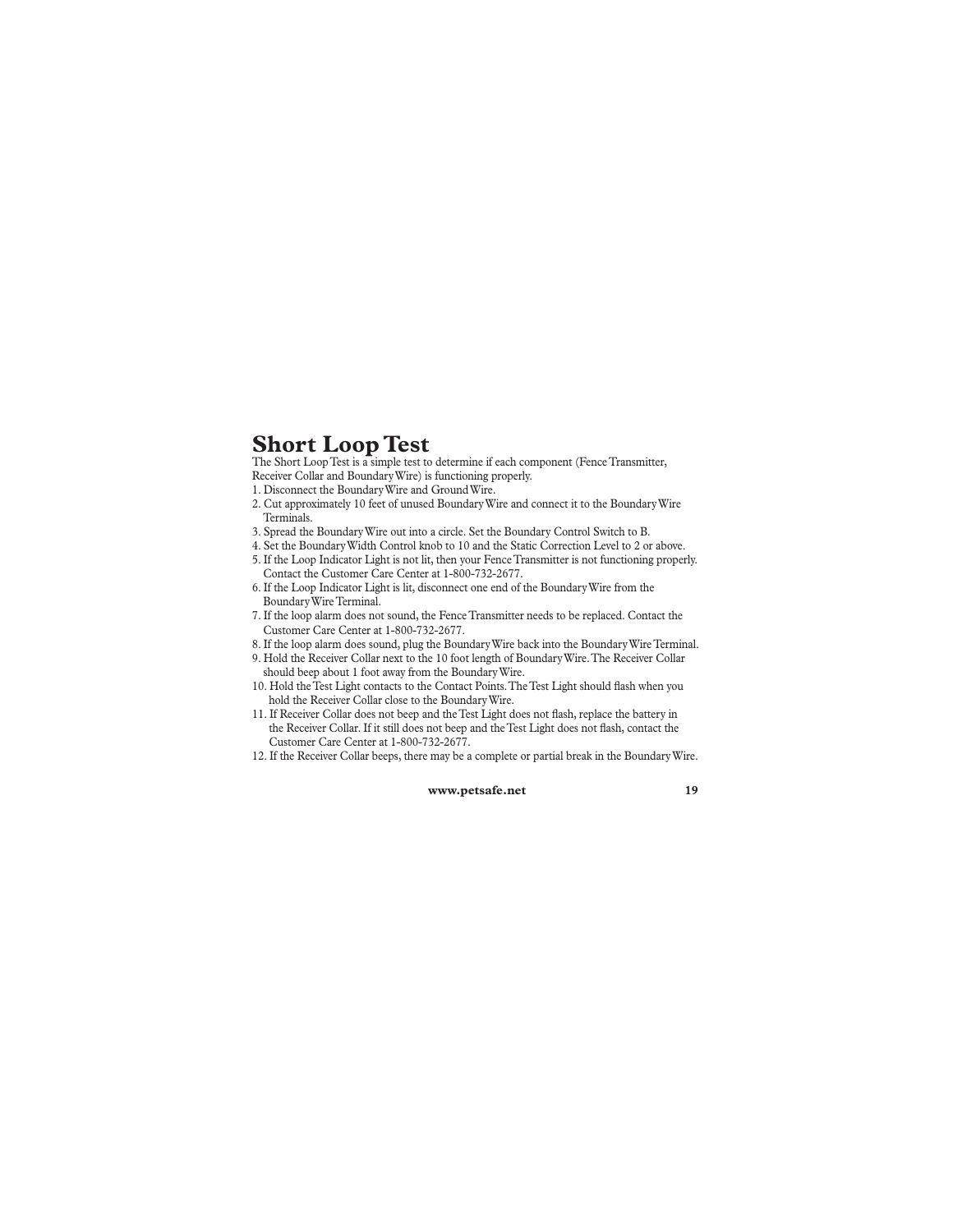## **Terms of Use and Limitation of Liability**

#### **1. Terms of Use**

This Product is offered to you conditioned upon your acceptance without modification of the terms, conditions and notices contained herein. Usage of this Product implies acceptance of all such terms, conditions, and notices.

#### **2. Proper Use**

This Product is designed for use with pets where training is desired. The specific temperament of your pet may not work with this Product. We recommend that you not use this Product if your pet is less than 6 lbs. or if your pet is aggressive. If you are unsure whether this is appropriate for your pet, please consult your veterinarian or certified trainer.

 Proper use includes reviewing the entire Guide provided with your Product and any specific Caution statements.

#### **3. No Unlawful or Prohibited Use**

This Product is designed for use with pets only. This pet training device is not intended to harm, injure or provoke. Using this Product in a way that is not intended could result in violation of Federal, State or local laws.

#### **4. Limitation of Liability**

In no event shall Radio Systems® Corporation be liable for any direct, indirect, punitive, incidental, special or consequential damages, or any damages whatsoever arising out of or connected with the use or misuse of this Product. Buyer assumes all risks and liability from the use of this Product.

#### **5. Modification of Terms and Conditions**

Radio Systems Corporation reserves the right to change the terms, conditions and notices under which this Product is offered.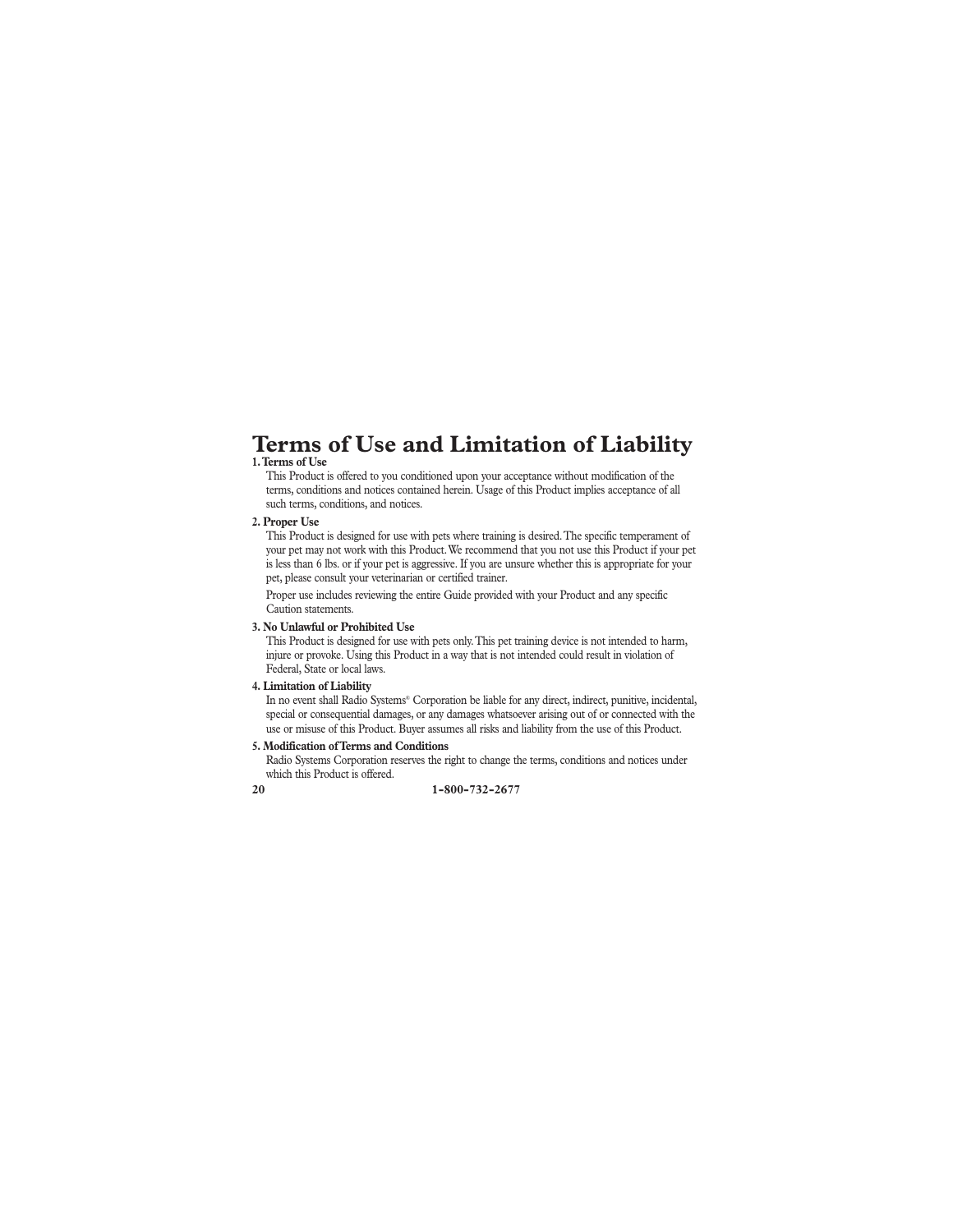### **Caution**

The PetSafe® Deluxe In-Ground Cat Fence™ is NOT a solid barrier. The system is designed to act as a deterrent to remind pets by Static Correction to remain in the boundary established. It is important that you reinforce training with your pet on a regular basis. Since the tolerance level to Static Correction varies from pet to pet, Radio Systems Corporation CANNOT guarantee that the system will, in all cases, keep a pet within the established boundary. Not all pets can be trained to avoid crossing the boundary! Therefore, if you have reason to believe that your pet may pose a danger to others or harm himself if he is not kept from crossing the boundaries, you should NOT rely solely upon the PetSafe Deluxe In-Ground Cat Fence to confine your pet. Radio Systems Corporation shall NOT be liable for any property damage, economic loss or any consequential damages, sustained as a result of any animal crossing the boundary.

### **Product Warranty**

Please register your product online at www.petsafe.net. All parts are covered under warranty for the life of this product. Labor is covered for the first year of ownership. Thereafter, there is a minimum service charge for the repair or replacement of the product. Misuse, loss, damage by pet or improper use or handling is not covered. PetSafe will not pay for loss of time, inconvenience, loss of use of your product or any incidental or consequential damage. Warranty void if product resold.

Please contact the Customer Care Center at 1-800-732-2677 if you need service or for help in troubleshooting and, if needed, to arrange a repair for your product (a service charge may apply.) Also, please visit our website www.petsafe.net for Frequently Asked Questions and Troubleshooting Tips.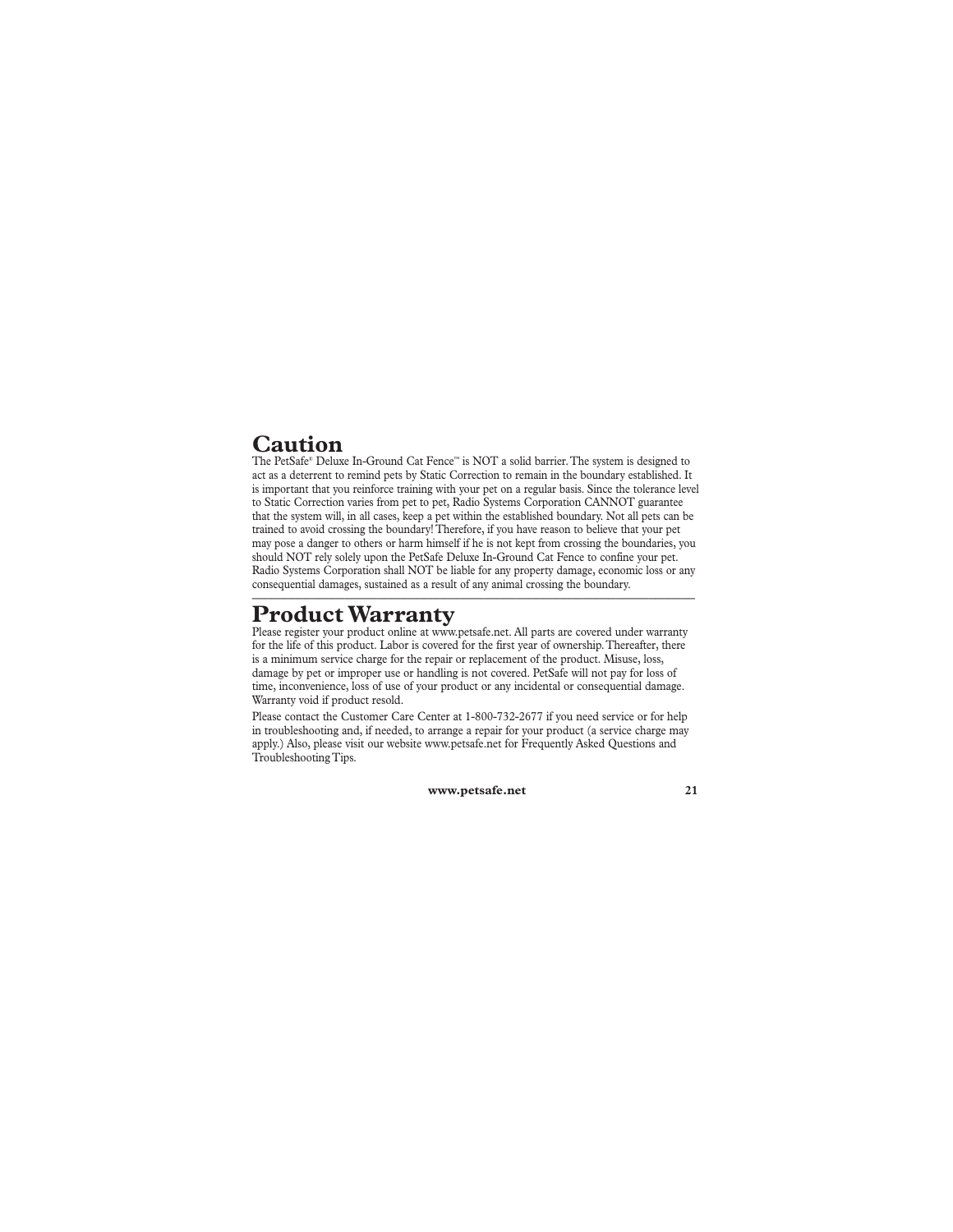**Perchlorate Battery**<br>Perchlorate Material – special handling may apply. See www.dtsc.ca.gov/hazardouswaste/perchlorate.